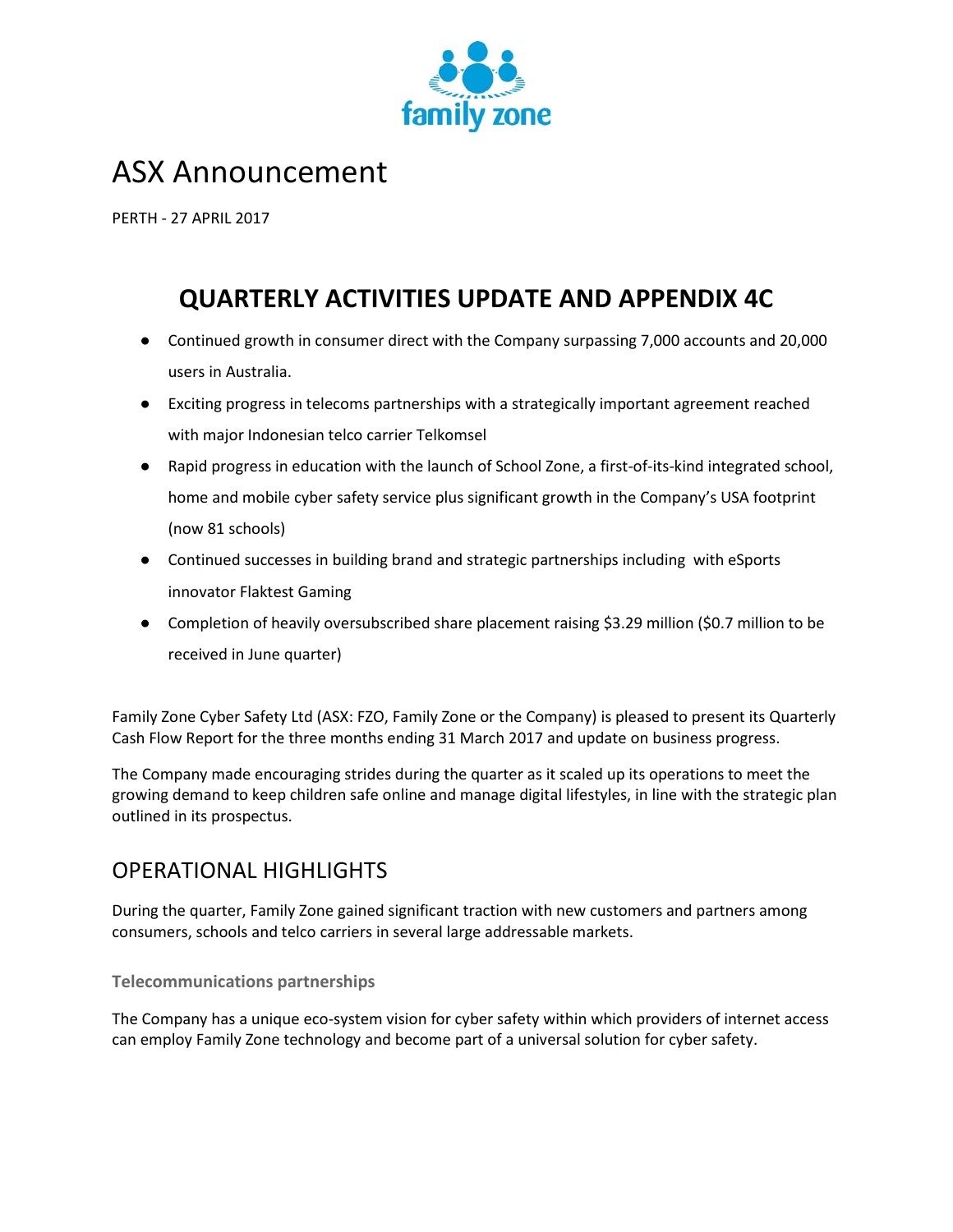

For telcos Family Zone offers an in-demand value added service to their range and to deal with increasing pressure from communities and governments for family friendly features. Family Zone enables this for little cost.

During the quarter the Company continued to drive telco partnerships and importantly signed an agreement with Telkomsel Indonesia. Telkomsel is one of the premier telcos in the region and one of the largest mobile operators in the world and is 35% owned by SingTel.

This is the second agreement the Company has signed with a globally significant telco carrier, and provides a strong endorsement of the Company's cyber safety offering.

In the short time since listing on the ASX the Company has achieved:

- An agreement and commercial launch of a full-suite wholesale service with PLDT, Philippines' largest telco provider;
- Agreement with Asia's largest Telco, Telkomsel to undertake joint testing and development of Family Zone's products with the objective of offering as a value added service to their pre and post paid market segments;
- A successful partnership with Optus service provider OVO Mobile; and
- A commercial launch with USA ISP, Innovative Air in UTAH, USA.

The Company is pleased to advise that positive discussions are in progress with telcos across Australia, Asia and USA.

**Progress continue is access equipment partnerships**

The Company's innovative cyber safety model includes technology that can not only be deployed in telco-networks and on user-devices but also embedded in access-points like home routers/models.

For the purpose of launch the Company built a custom WiFi access point (known as the Box). The Company's innovative technology has however been developed with a view to being embedded in 3rd party access points, to leverage distribution opportunities and to provide these manufacturers points of difference in a commoditised industry.

As previously reported the Company had reached an agreement with IgniteNet to embed Family Zone technology in their wireless access points. IgniteNet is part of the large Accton group (based out of Asia) and offers wireless equipment for sale through some 2,000 ISPs and resellers in USA.

The Company is pleased to advise that a trial platform has been developed with IgniteNet within which their customers (ISPs) can enable Family Zone as a bundled offer within their internet offerings. This facility is planned for launch in Q2, 2017, opening up opportunities with some 10,000 ISPs globally.

The Company is excited about opportunities with equipment providers and expects to invest more time in these partnerships in coming months.

## **Launch of School Zone**

School Zone is an exciting innovation in education, cybersafety and digital citizenship. School Zone permits schools for the first time to work with the community on cyber safety engagement. All parties work on the same platform, get transparency and access to best of breed services.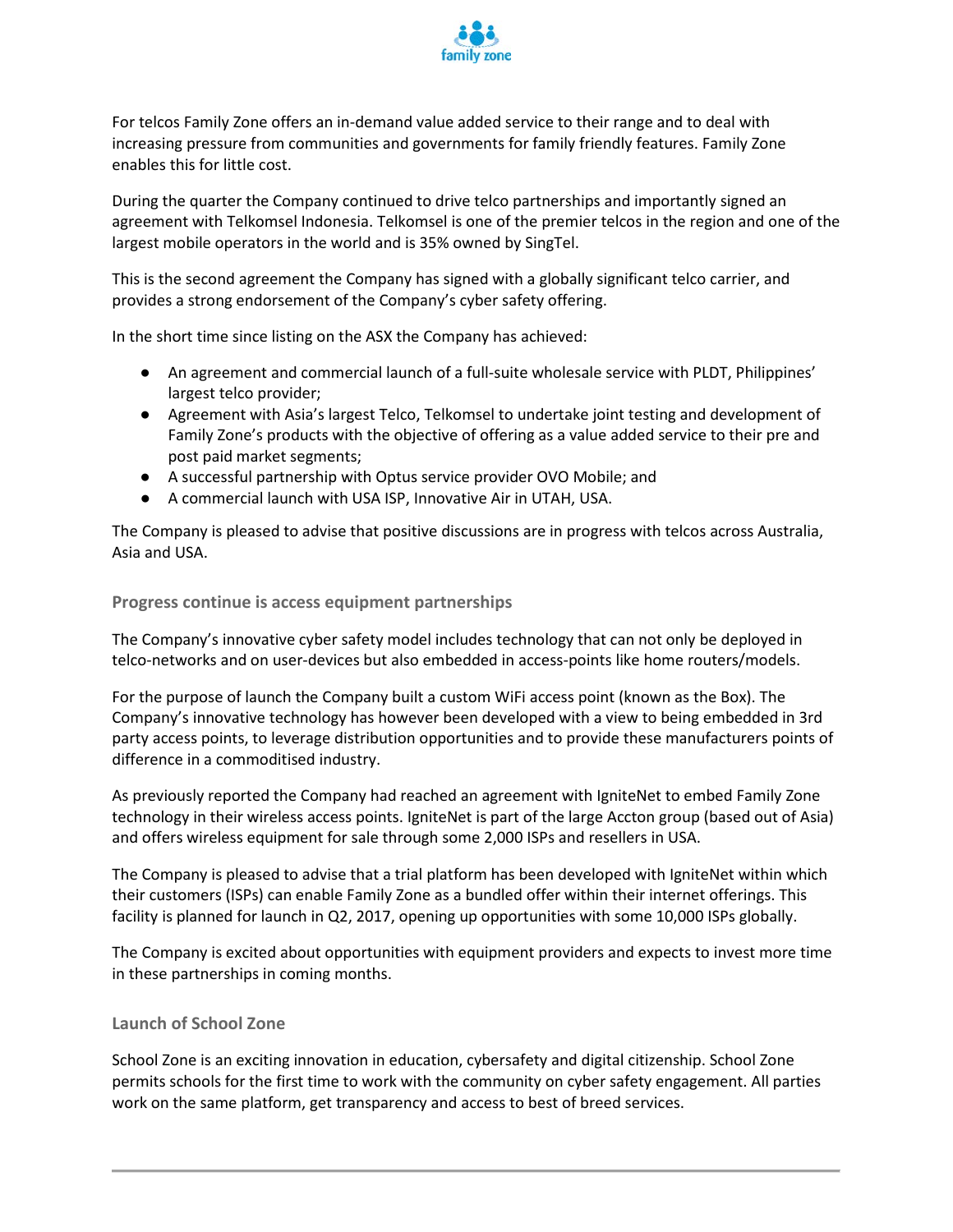

School Zone represents a significant market focus for the Company as schools are increasingly dealing with the impacts of technology use both at school and off schools grounds. Schools are responding to these challenges with initiatives such as digital citizenship programmes aimed at empowering kids with education and cyber safety programmes aimed at building awareness and engagement with the broader school community.

Schools provide a large and engaged market through which the Company can cross sell its consumer services offering, a seamless cyber safety services across schools, homes, smart devices, mobile networks and hotspots.

> The Family Zone cyber safety ecosystem is a suite of unified products and services that provides an unrivalled cyber safety experience for your school community.



The Company was proud to announce the launch of School Zone during the quarter making it available to its existing school clients in Australia.

The Company is now working with its 180 existing Australian installed clients to add School Zone to their firewall. The launch of School Zone in USA is being scheduled for early in H2, 2017.

#### **Exciting Progress in Education in Australia**

During the past quarter the Company has worked hard to develop an educational sales capability. Driven by experienced educational sales executive Rob Smyth, the Company is pleased to advise that a high calibre team has been established in Victoria.

With the launch of School Zone the educational sales team has started engaging with existing and new potential school partners and has developed innovative commercial models with encouraging take-up by parents in the community.

The Company has been encouraged with responses from education providers and is pleased to advise that 6 of Australia's leading schools have signed-on to partnership programmes mandating the use of Family Zone's technology by parents.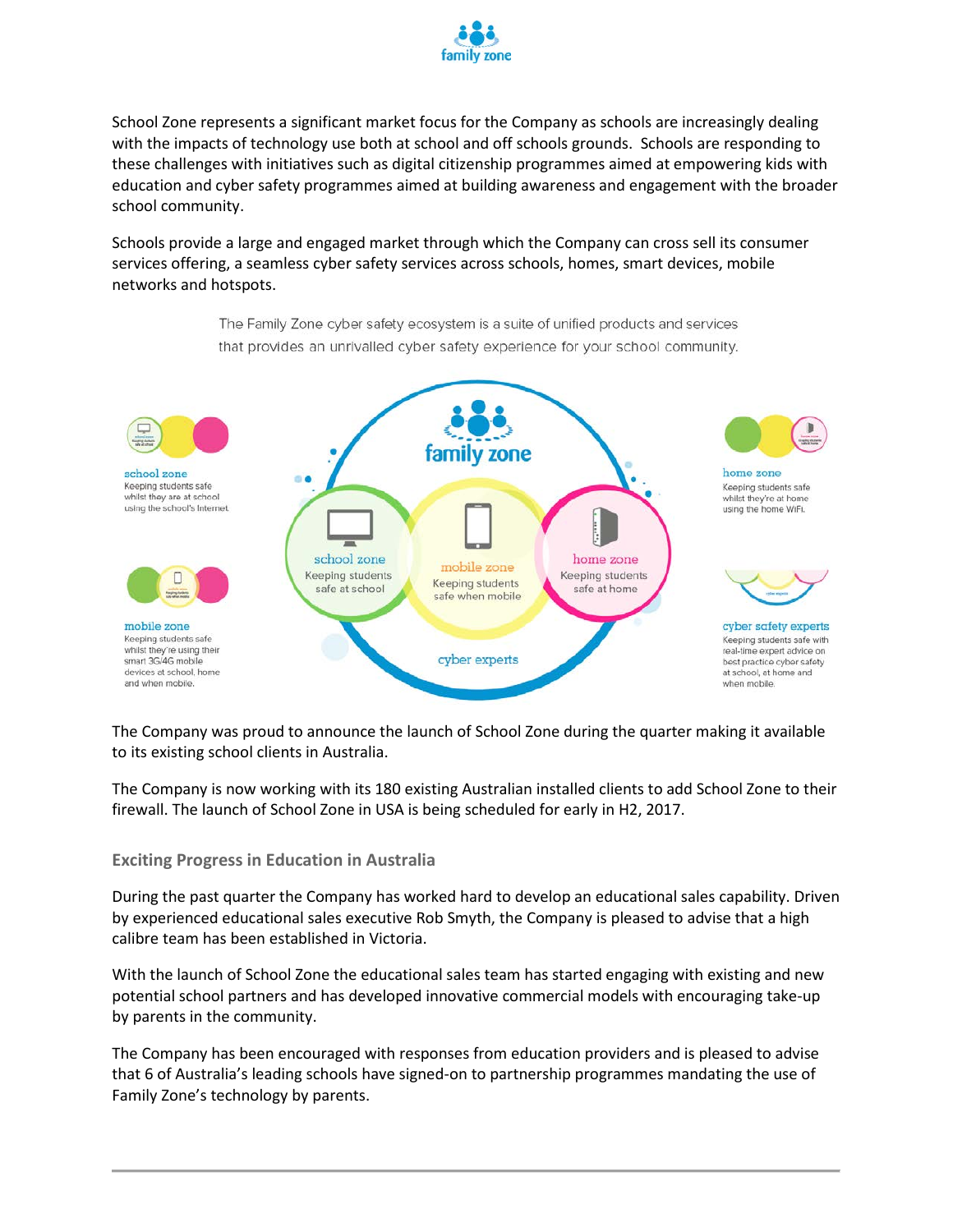

## **270% growth in US education footprint**

The Company launched its cyber safety platform in the US in December 2016 following the completion of its acquisition of cyber safety education platform Sonar/MyNet (now "School Zone").

The Company is not as yet in sales mode in US schools and has only recently engaged a local distributor directly to promote the Company's offerings.

Notwithstanding the Company has achieved significant growth in the quarter with 81 schools in West Virginia now using Family Zone technology, up from 47 (a 270% increase).

The Company expects to make School Zone available to US schools in late Q2 with sales processes taking off in H2 2017, with the learnings of our Australian sales efforts.

## **Direct consumer growth**

The Company is pleased with direct consumer signups to the Family Zone service with the Company breaking through 7,000 accounts and 20,000 users.

With growing sign-ups the Company is working to fine tune messaging and services to encourage signup customers into engagement with the service and entering into subscription contracts.

In the the coming quarter the Company plans to release significant updates to the Family Zone platform (the Portal) and website and marketing communications processes.

## **Brand and awareness activities**

As part of its market focus on schools and the broader school communities, the Company formed a strategic partnership during the quarter with eSports tournament provider Flaktest Gaming and Australian cyber safety experts ySafe Solutions.

Under the partnership arrangement, Flaktest Gaming will directly market Family Zone to 200 schools as part of its upcoming series of eSports tournaments. Family Zone will bundle its hardware and cloudbased solution with parental controls advised by YSafe Solutions in a special offer to Flaktest gamers and their families.

## CORPORATE HIGHLIGHTS AND CAPITAL MANAGEMENT

During the period, the Company completed an oversubscribed placement to sophisticated, institutional and strategic investors at \$0.20 per share to raise \$3.29 million (before costs) (March Placement).

The placement funds were receivable in tranches with \$2.59 million received in the current quarter and \$0.70 million to be received in the June quarter.

The Company's strategic SE Asian partner, Fidelio (backed by former CEO of Virgin Group David Baxby) invested \$0.5 million in the March Placement highlighting its support and commitment to the Company.

The Company is deploying net proceeds of the capital raising together with existing funds to support Family Zone's business development, marketing and sales activities, provide working capital and to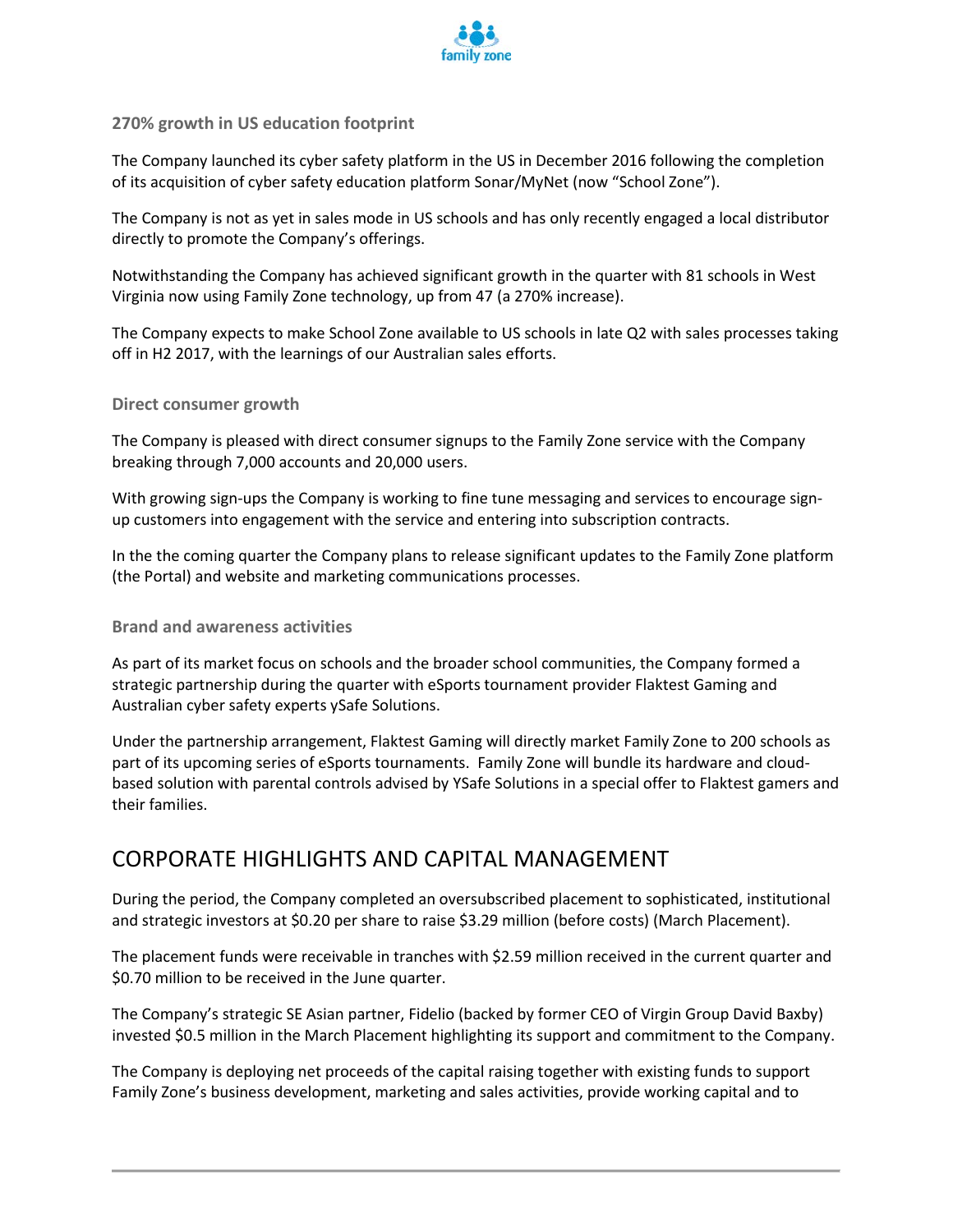

strengthen the Company's balance sheet. During the quarter the Company paid a further \$0.50 million instalment for the acquisition of the Sonar/MyNet IP with the final instalment of \$2.0 million to be paid in the June 2017 quarter.

The Company is committed to executing and delivering on its business plan as well as taking advantage of market opportunities as they arise. Subsequent to the end of the March quarter, Family Zone business development has continued strongly with new and existing customers and partners among consumers, schools and telco carriers in Australia, Asia and the US.

The Company's cash balance at 31 March 2017 was \$2.22 million.

As previously announced the Company notes the following cash inflows expected to be received in the June 2017 quarter:

- \$0.5 million of the March Placement funds were received from Fidelio on 11 April 2017. The final \$0.2 million March Placement funds was approved by Shareholders at a members meeting held on 26 April 2017 and will be received from Directors and executives
- A share placement to Robert Smyth at \$0.30 per share to raise \$1.0 million pursuant to the Smyth Placement Agreement;
- Receipt from PLDT for circa \$750k for Work Zone access points; and
- Research and Development Tax Incentives refund and Export Market Development Grant totalling approximately \$0.67 million.

The Company looks forward to updating investors on the outcomes of ongoing business development discussions and the impact on the business from potential new partnerships.

## **About Family Zone**

Family Zone is an ASX listed technology company focused on cyber safety. Meeting a growing demand to keep kids safe online and manage digital lifestyles, Family Zone has developed a unique and innovative cloud-based solution which combines Australian innovation with leading global technology.

To learn more about the Family Zone platform and the Company please visi[t www.familyzone.com.](http://www.familyzone.com/)

For more information, please contact:

**Tim Levy** Managing Director timl@familyzone.com +61 413 563 333

**Tim Allerton** City Public Relations media@familyzone.com +61 412 715 707

**Tim Dohrmann** Investor Relations tim@nwrcommunications.com.au +61 468 420 846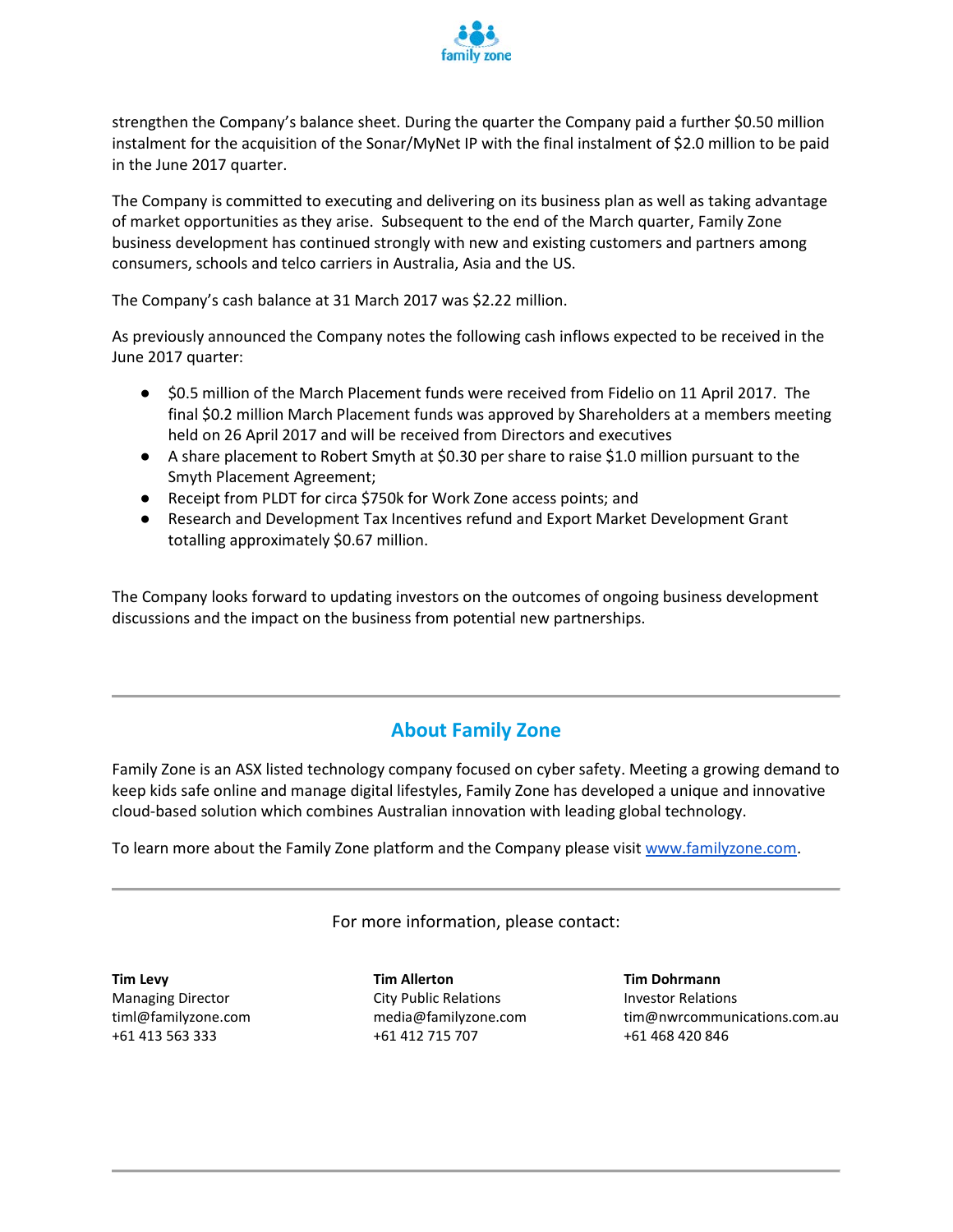*+Rule 4.7B*

# **Appendix 4C**

# **Quarterly report for entities subject to Listing Rule 4.7B**

Introduced 31/03/00 Amended 30/09/01, 24/10/05, 17/12/10, 01/09/16

## **Name of entity**

Family Zone Cyber Safety Limited

33 167 509 177 31 March 2017

**ABN Quarter ended ("current quarter")**

|     | <b>Consolidated statement of cash flows</b>         | <b>Current quarter</b><br>\$A'000 | Year to date<br>(9 months)<br>\$A'000 |
|-----|-----------------------------------------------------|-----------------------------------|---------------------------------------|
| 1.  | Cash flows from operating activities                |                                   |                                       |
| 1.1 | Receipts from customers                             | 264                               | 454                                   |
| 1.2 | Payments for                                        |                                   |                                       |
|     | research and development<br>(a)                     | (47)                              | (287)                                 |
|     | product manufacturing and operating<br>(b)<br>costs | (494)                             | (1,253)                               |
|     | advertising and marketing<br>(c)                    | (370)                             | (672)                                 |
|     | leased assets<br>(d)                                |                                   |                                       |
|     | staff costs<br>(e)                                  | (913)                             | (1,960)                               |
|     | (f)<br>administration and corporate costs           | (348)                             | (1,031)                               |
| 1.3 | Dividends received (see note 3)                     |                                   |                                       |
| 1.4 | Interest received                                   | 2                                 | 8                                     |
| 1.5 | Interest and other costs of finance paid            |                                   |                                       |
| 1.6 | Income taxes paid                                   |                                   |                                       |
| 1.7 | Government grants and tax incentives                |                                   |                                       |
| 1.8 | Other (provide details if material)                 |                                   |                                       |
| 1.9 | Net cash from / (used in) operating<br>activities   | (1,907)                           | (4, 742)                              |

|    | Cash flows from investing activities |    |  |
|----|--------------------------------------|----|--|
| 21 | Payments to acquire:                 |    |  |
|    | property, plant and equipment<br>(a) | د. |  |
|    | businesses (see item 10)<br>(b)      |    |  |
|    | investments<br>(C)                   |    |  |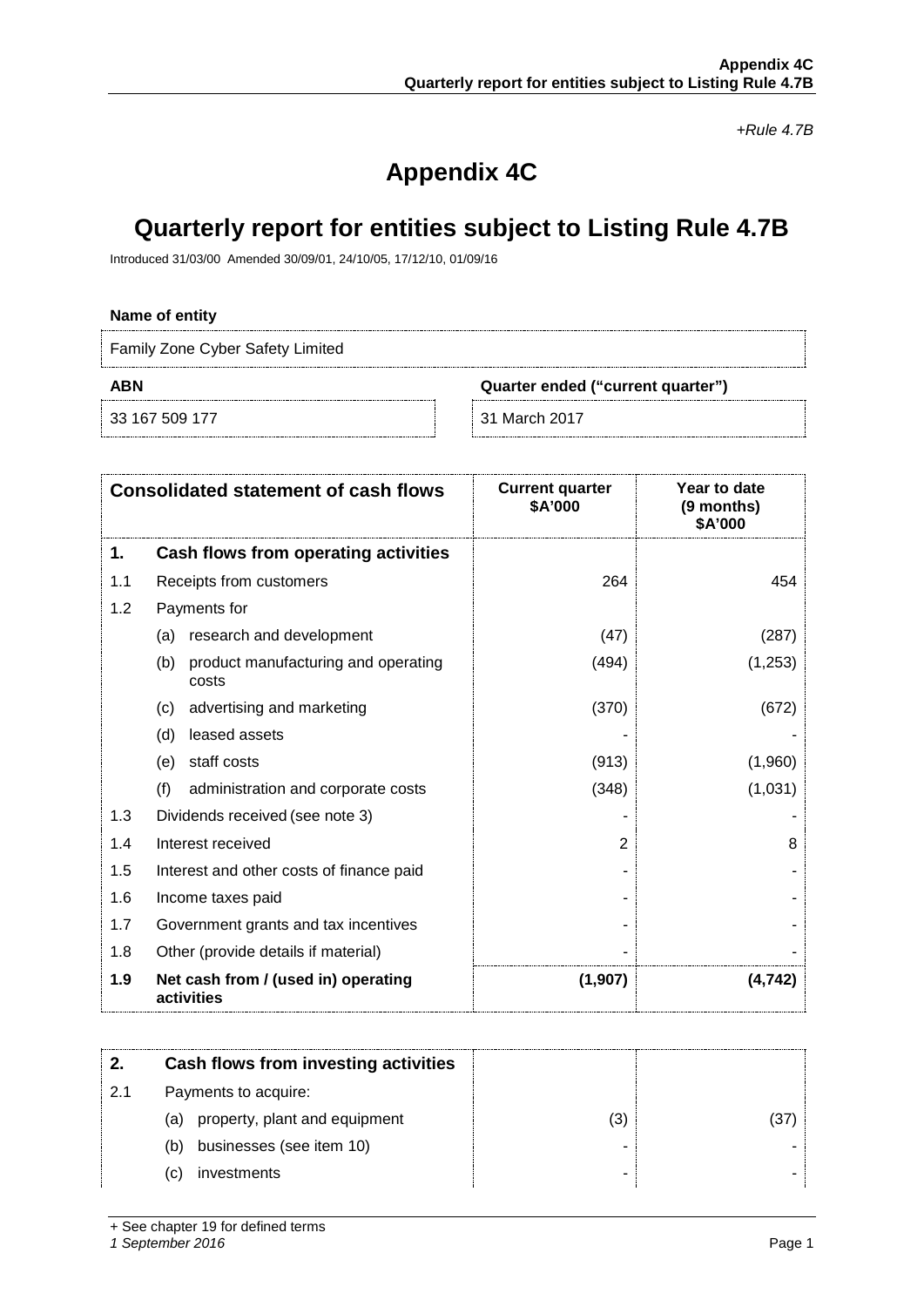**Appendix 4C Quarterly report for entities subject to Listing Rule 4.7B**

|     | <b>Consolidated statement of cash flows</b>       | <b>Current quarter</b><br>\$A'000 | Year to date<br>(9 months)<br>\$A'000 |
|-----|---------------------------------------------------|-----------------------------------|---------------------------------------|
|     | (d)<br>intellectual property                      | (550)                             | (1,659)                               |
|     | other non-current assets<br>(e)                   |                                   | (8)                                   |
| 2.2 | Proceeds from disposal of:                        |                                   |                                       |
|     | property, plant and equipment<br>(a)              |                                   |                                       |
|     | businesses (see item 10)<br>(b)                   |                                   |                                       |
|     | investments<br>(c)                                |                                   |                                       |
|     | (d)<br>intellectual property                      |                                   |                                       |
|     | other non-current assets<br>(e)                   |                                   |                                       |
| 2.3 | Cash flows from loans to other entities           |                                   |                                       |
| 2.4 | Dividends received (see note 3)                   |                                   |                                       |
| 2.5 | Other (provide details if material)               |                                   |                                       |
| 2.6 | Net cash from / (used in) investing<br>activities | (553)                             | (1,704)                               |

| 3.   | Cash flows from financing activities                                           |       |       |
|------|--------------------------------------------------------------------------------|-------|-------|
| 3.1  | Proceeds from issues of shares (net of<br>issue costs)                         | 2,427 | 8,465 |
| 3.2  | Proceeds from issue of convertible notes                                       |       |       |
| 3.3  | Proceeds from exercise of share options                                        |       |       |
| 3.4  | Transaction costs related to issues of<br>shares, convertible notes or options |       | (578) |
| 3.5  | Proceeds from borrowings                                                       |       |       |
| 3.6  | Repayment of borrowings                                                        | 105   | (61)  |
| 3.7  | Transaction costs related to loans and<br>borrowings                           |       |       |
| 3.8  | Dividends paid                                                                 |       |       |
| 3.9  | Other (provide details if material)                                            |       |       |
| 3.10 | Net cash from / (used in) financing<br>activities                              | 2,532 | 5,416 |

| 4.  | Net increase / (decrease) in cash and<br>cash equivalents for the period |         |         |
|-----|--------------------------------------------------------------------------|---------|---------|
| 4.1 | Cash and cash equivalents at beginning of<br>quarter/year to date        | 2,150   | 720     |
| 4.2 | Net cash from / (used in) operating<br>activities (item 1.9 above)       | (1,907) | (4,742) |
| 4.3 | Net cash from / (used in) investing activities<br>(item 2.6 above)       | (553)   | (1,704  |
| 4.4 | Net cash from / (used in) financing activities<br>(item 3.10 above)      | 2,532   | 7.948   |

+ See chapter 19 for defined terms

*1 September 2016* Page 2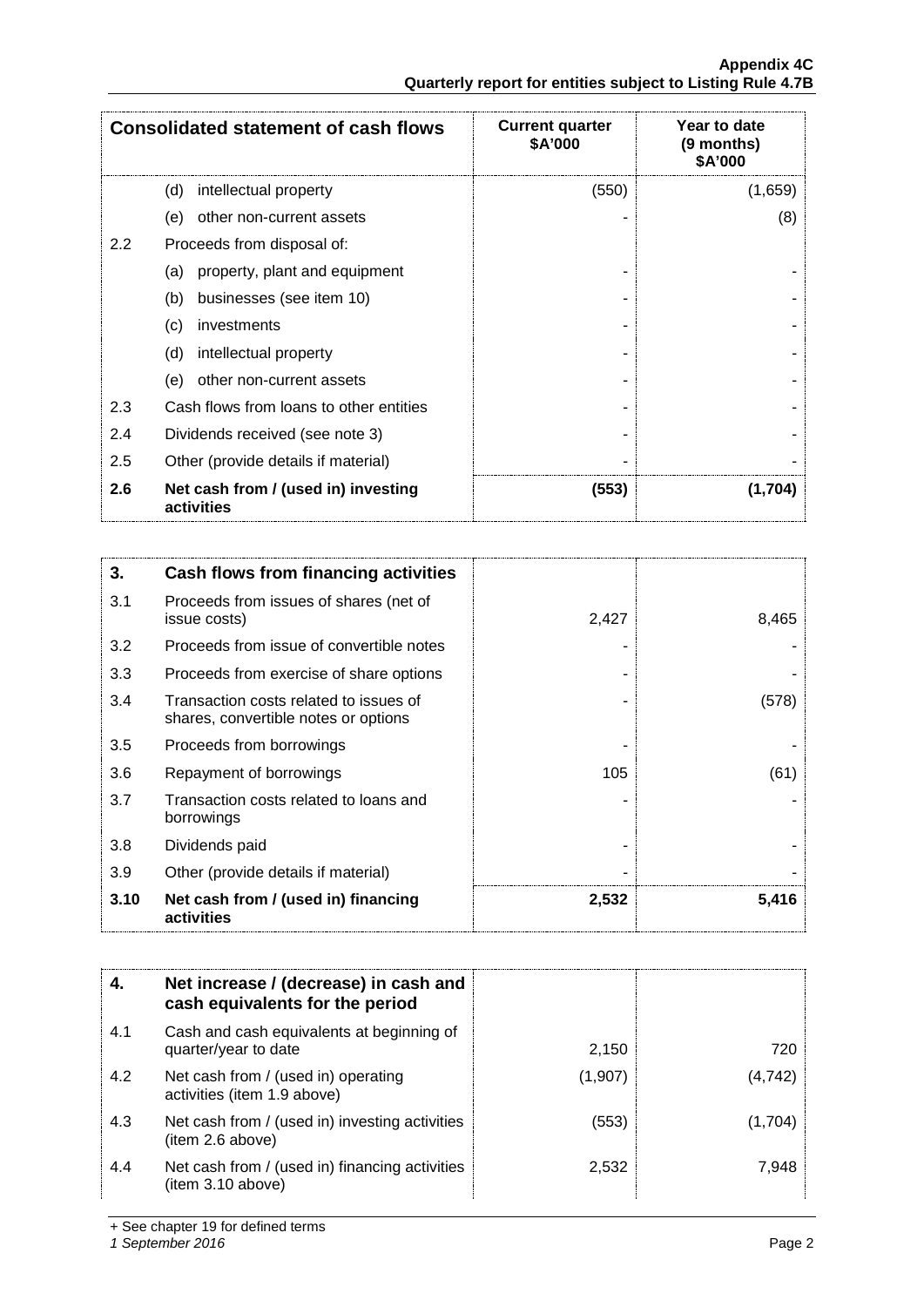|     | Consolidated statement of cash flows                 | <b>Current quarter</b><br>\$A'000 | Year to date<br>(9 months)<br>\$A'000 |
|-----|------------------------------------------------------|-----------------------------------|---------------------------------------|
| 4.5 | Effect of movement in exchange rates on<br>cash held |                                   |                                       |
| 4.6 | Cash and cash equivalents at end of<br>quarter       | 2.222                             |                                       |

| 5.  | Reconciliation of cash and cash<br>equivalents<br>at the end of the quarter (as shown in the<br>consolidated statement of cash flows) to the<br>related items in the accounts | <b>Current quarter</b><br>\$A'000 | <b>Previous quarter</b><br>\$A'000 |
|-----|-------------------------------------------------------------------------------------------------------------------------------------------------------------------------------|-----------------------------------|------------------------------------|
| 5.1 | <b>Bank balances</b>                                                                                                                                                          | 2.222                             | 2.150                              |
| 5.2 | Call deposits                                                                                                                                                                 |                                   |                                    |
| 5.3 | <b>Bank overdrafts</b>                                                                                                                                                        |                                   |                                    |
| 5.4 | Other (provide details)                                                                                                                                                       |                                   |                                    |
| 5.5 | Cash and cash equivalents at end of<br>quarter (should equal item 4.6 above)                                                                                                  | 2.222                             | 2.150                              |

## **6.** Payments to directors of the entity and their associates

- 6.1 Aggregate amount of payments to these parties included in item 1.2
- 6.2 Aggregate amount of cash flow from loans to these parties included in item 3.6
- 6.3 Include below any explanation necessary to understand the transactions included in items 6.1 and 6.2

Director wages and salaries

| 7. | Payments to related entities of the entity and their |
|----|------------------------------------------------------|
|    | associates                                           |

- 7.1 Aggregate amount of payments to these parties included in item 1.2
- 7.2 Aggregate amount of cash flow from loans to these parties included in item 2.3
- 7.3 Include below any explanation necessary to understand the transactions included in items 7.1 and 7.2

Company secretarial and financial management services

| <b>Current quarter</b><br>\$A'000 |  |
|-----------------------------------|--|
| (36)                              |  |
|                                   |  |

| <b>Current quarter</b><br><b>\$A'000</b> |       |
|------------------------------------------|-------|
|                                          | (138) |
|                                          |       |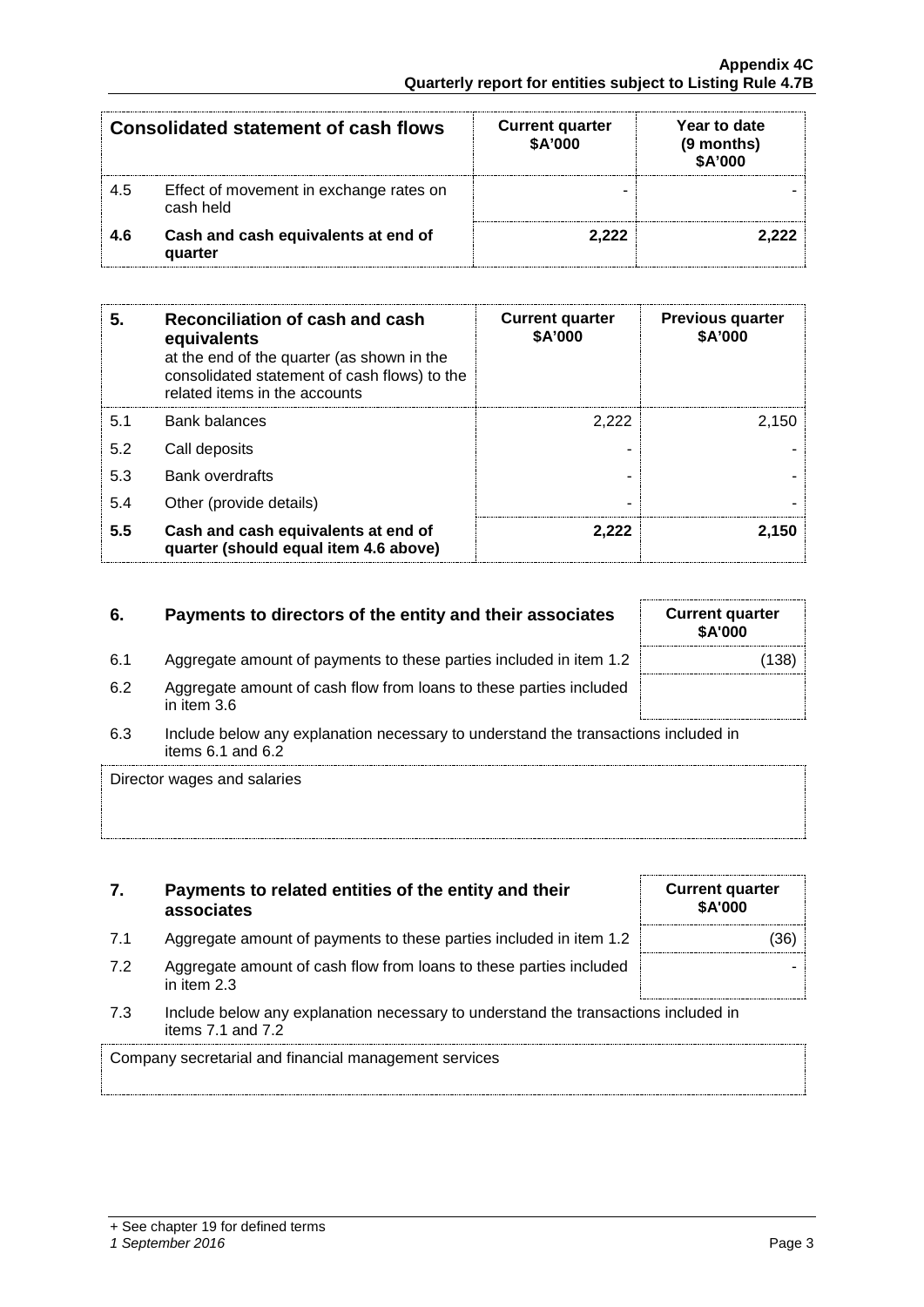| 8. | <b>Financing facilities available</b> |
|----|---------------------------------------|
|    | Add notes as necessary for an         |
|    | understanding of the position         |

- 8.1 Loan facilities
- 8.2 Credit standby arrangements
- 8.3 Other (please specify)

| <b>Total facility amount</b><br>at quarter end<br>\$A'000 | Amount drawn at<br>quarter end<br>\$A'000 |
|-----------------------------------------------------------|-------------------------------------------|
|                                                           |                                           |
|                                                           |                                           |
|                                                           |                                           |

8.4 Include below a description of each facility above, including the lender, interest rate and whether it is secured or unsecured. If any additional facilities have been entered into or are proposed to be entered into after quarter end, include details of those facilities as well.

| 9.  | <b>Estimated cash outflows for next quarter</b>  | <b>\$A'000</b> |
|-----|--------------------------------------------------|----------------|
| 9.1 | Research and development                         |                |
| 9.2 | Product manufacturing and operating costs        | 147            |
| 9.3 | Advertising and marketing                        | 277            |
| 9.4 | Leased assets                                    |                |
| 9.5 | Staff costs                                      | 1.134          |
| 9.6 | Administration and corporate costs               | 316            |
| 9.7 | Other (provide details if material) <sup>1</sup> | 2.103          |
| 9.8 | Total estimated cash outflows <sup>2</sup>       |                |

1 Includes final completion payment of \$2m for the acquisition of the Sonar/MyNet IP from Tesserent. Refer to ASX announcement on 8 November 2016 and NOM lodged with ASX on 11 November 2016 for further information.

|      | <b>Acquisitions and disposals of</b><br>business entities<br>(items $2.1(b)$ and $2.2(b)$ above) | <b>Acquisitions</b> | <b>Disposals</b> |
|------|--------------------------------------------------------------------------------------------------|---------------------|------------------|
| 10.1 | Name of entity                                                                                   |                     |                  |
| 10.2 | Place of incorporation or<br>registration                                                        |                     |                  |
| 10.3 | Consideration for acquisition or<br>disposal                                                     |                     |                  |
| 10.4 | Total net assets                                                                                 |                     |                  |
| 10.5 | Nature of business                                                                               |                     |                  |